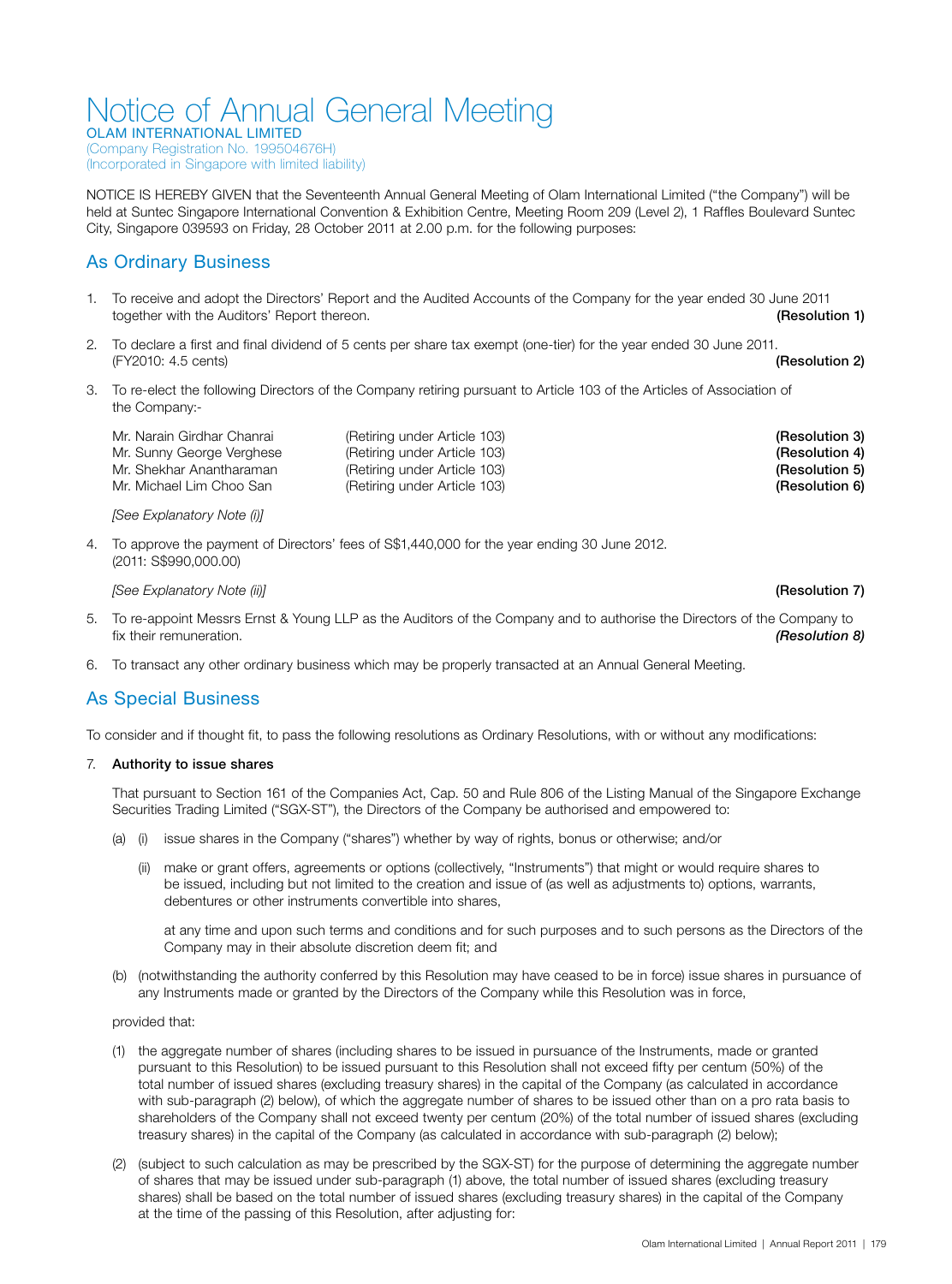- (a) new shares arising from the conversion or exercise of any convertible securities;
- (b) new shares arising from exercising share options or vesting of share awards which are outstanding or subsisting at the time of the passing of this Resolution; and
- (c) any subsequent bonus issue , consolidation or subdivision of shares;
- (3) in exercising the authority conferred by this Resolution, the Company shall comply with the provisions of the Listing Manual of the SGX-ST for the time being in force (unless such compliance has been waived by the SGX-ST) and the Articles of Association of the Company; and
- (4) unless revoked or varied by the Company in a general meeting, such authority shall continue in force until the conclusion of the next Annual General Meeting of the Company or the date by which the next Annual General Meeting of the Company is required by law to be held, whichever is earlier.

*[See Explanatory Note (iii)]* (Resolution 9)

## 8. Authority to issue shares under the Olam Employee Share Option Scheme

That the Directors of the Company be authorised and empowered to offer and grant options under the Olam Employee Share Option Scheme ("the Scheme") and to issue shares in the Company to all the holders of options granted by the Company under the Scheme, whether granted during the subsistence of this authority or otherwise, upon the exercise of such options and in accordance with the terms and conditions of the Scheme, provided always that the aggregate number of additional ordinary shares to be issued pursuant to the Scheme and any other share schemes which are in place shall not exceed fifteen per centum (15%) of the issued shares (excluding treasury shares) in the capital of the Company from time to time and that such authority shall, unless revoked or varied by the Company in a general meeting, continue in force until the conclusion of the Company's next Annual General Meeting or the date by which the next Annual General Meeting of the Company is required by law to be held, whichever is earlier.

*[See Explanatory Note (iv)]* (Resolution 10)

#### 9. Renewal of the Share Buyback Mandate

That:

- (1) for the purposes of the Companies Act, Cap. 50 (the "Companies Act"), the exercise by the Directors of the Company of all the powers of the Company to purchase or otherwise acquire ordinary shares in the capital of the Company (the "Shares") not exceeding in aggregate the Maximum Limit (as defined below), at such price(s) as may be determined by the Directors from time to time up to the Maximum Price (as defined below), whether by way of:
	- (a) market purchase(s) (each a "Market Purchase") on Singapore Exchange Securities Trading Limited (the "SGX-ST"); and/or
	- (b) off-market purchase(s) (each an "Off-Market Purchase") in accordance with any equal access scheme(s) as may be determined or formulated by the Directors as they consider fit, which scheme(s) shall satisfy all the conditions prescribed by the Companies Act;

and otherwise in accordance with all other laws and regulations, including but not limited to, the provisions of the Companies Act and listing rules of the SGX-ST as may for the time being be applicable, be and is hereby authorised and approved generally and unconditionally (the "Share Buyback Mandate");

- (2) unless varied or revoked by the members of the Company in a general meeting, the authority conferred on the Directors pursuant to this Ordinary Resolution 11 may be exercised by the Directors at any time and from time to time during the period commencing from the date of the passing of this Ordinary Resolution 11 and expiring on the earlier of:
	- (a) the date on which the next annual general meeting of the Company ("AGM") is held or required by law to be held; or
	- (b) the date on which the purchases or acquisitions of Shares by the Company pursuant to the Share Buyback Mandate are carried out to the full extent mandated,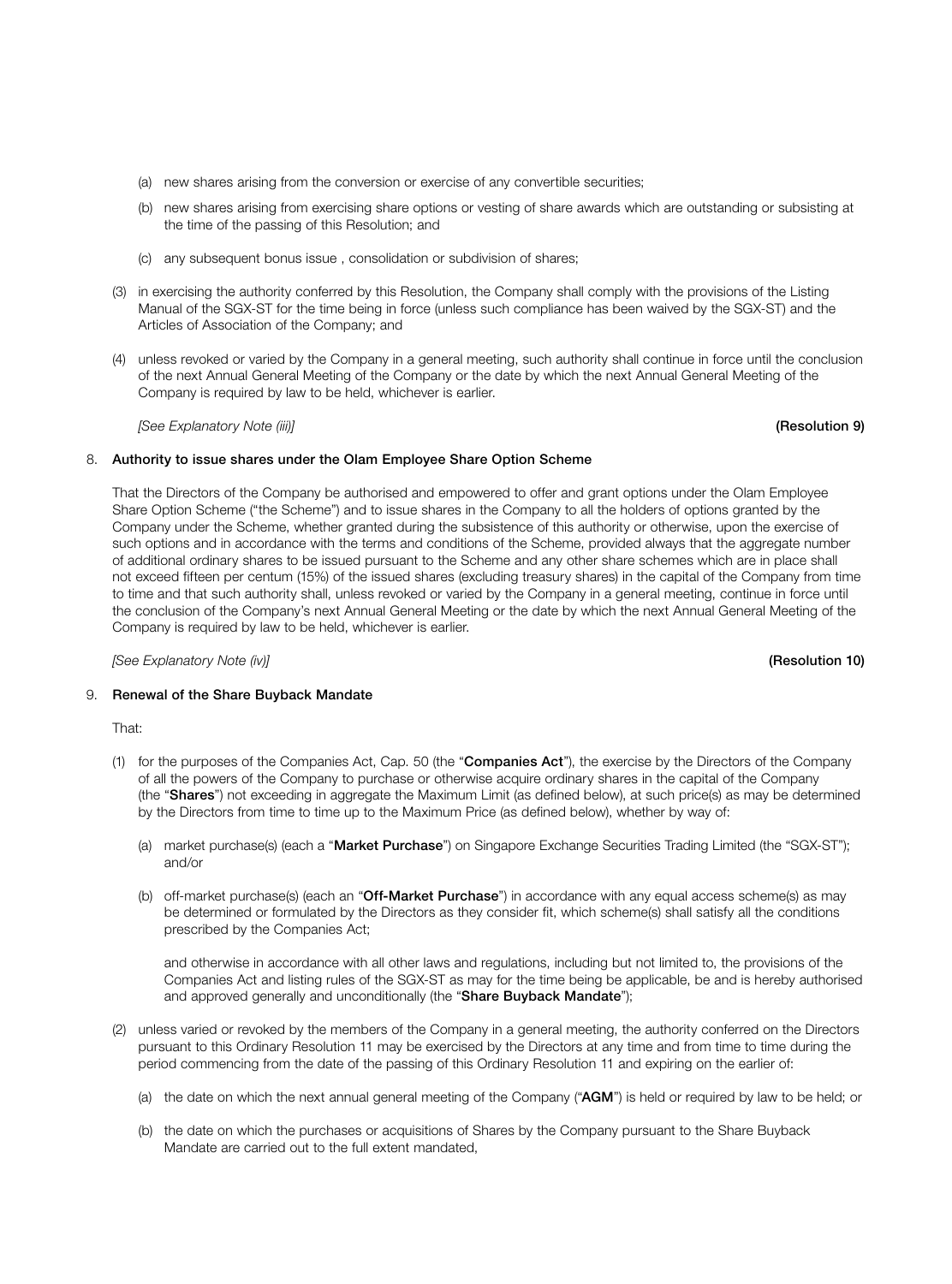whichever is the earlier; and

(3) in this Ordinary Resolution 11:

"Maximum Limit" means that number of issued Shares representing not more than 10% of the issued ordinary share capital of the Company as at the date of the passing of this Ordinary Resolution 11, unless the Company has effected a reduction of the share capital of the Company in accordance with the applicable provisions of the Companies Act, at any time during the Relevant Period, in which event the issued ordinary share capital of the Company shall be taken to be the amount of the issued ordinary share capital of the Company as altered (excluding any treasury shares that may be held by the Company from time to time). Any Shares which are held as treasury shares will be disregarded for purposes of computing the 10% limit;

"Relevant Period" means the period commencing from the date on which the last AGM was held and expiring on the date the next AGM is held or is required by law to be held, whichever is the earlier, after the date of this Resolution; and

"Maximum Price", in relation to a Share to be purchased or acquired, means the purchase price (excluding brokerage, stamp duties, commission, applicable goods and services tax and other related expenses) which shall not exceed:

- (a) in the case of a Market Purchase, 105% of the Average Closing Price; and
- (b) in the case of an Off-Market Purchase pursuant to an equal access scheme, 120% of the Average Closing Price,

where:

"Average Closing Price" means the average of the closing market prices of the Shares over the last five Market Days, on which transactions in the Shares were recorded, before the day on which the purchase or acquisition of Shares was made, or as the case may be, the day of the making of the offer pursuant to the Off-Market Purchase, and deemed to be adjusted for any corporate action that occurs after the relevant five Market Days; and

"day of the making of the offer" means the day on which the Company announces its intention to make an offer for an Off-Market Purchase, stating therein the purchase price (which shall not be more than the Maximum Price for an Off-Market Purchase calculated on the foregoing basis) for each Share and the relevant terms of the equal access scheme for effecting the Off-Market Purchase; and

(4) the Directors of the Company and/or any of them be and are hereby authorised to complete and do all such acts and things (including executing such documents as may be required) as they and/or he may consider necessary, expedient, incidental or in the interests of the Company to give effect to the transactions contemplated and/or authorised by this Ordinary Resolution 11.

*[See Explanatory Note (v)]* (Resolution 11)

#### 10. Authority to issue shares under the Olam Scrip Dividend Scheme

That pursuant to Section 161 of the Companies Act, Cap. 50, the Directors of the Company be and are hereby authorised to allot and issue such number of ordinary shares in capital of the Company as may be required to be allotted and issued from time to time pursuant to the Olam Scrip Dividend Scheme.

*[See Explanatory Note (vi)]* (Resolution 12)

By Order of the Board

Wan Tiew Leng, Lynn Company Secretary **Singapore** 

Date: 13 October 2011